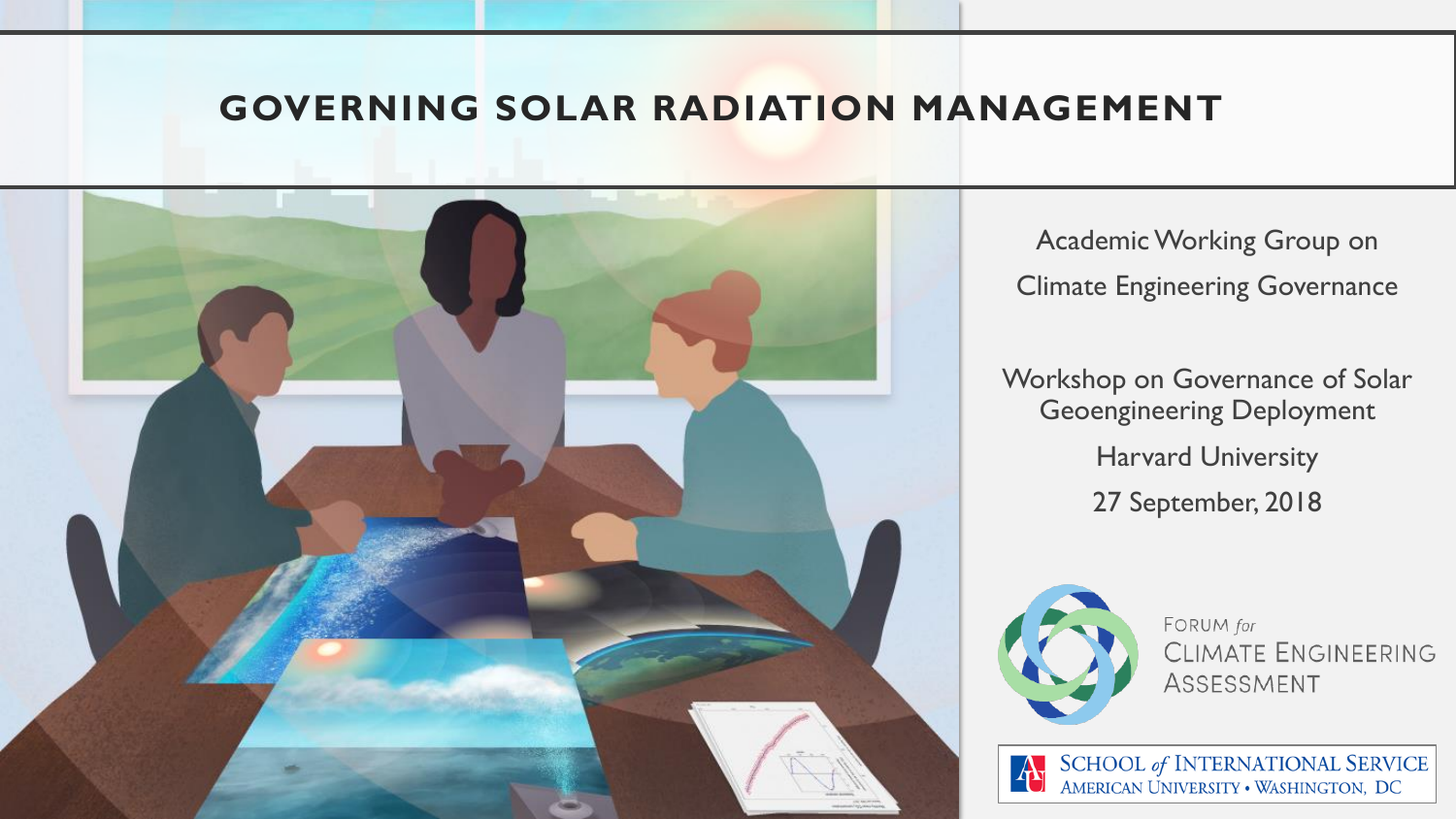## ACADEMIC WORKING GROUP ON

#### CLIMATE ENGINEERING GOVERNANCE



Netra Chhetri Dan Chong Ken Conca Al Gillespie Richard Falk Aarti Gupta Sikina Jinnah















Prakash Kashwan





Myanna Lahsen Andrew Light Catriona



**McKinnon** 







Leslie Thiele Walter Valdivia Paul Wapner



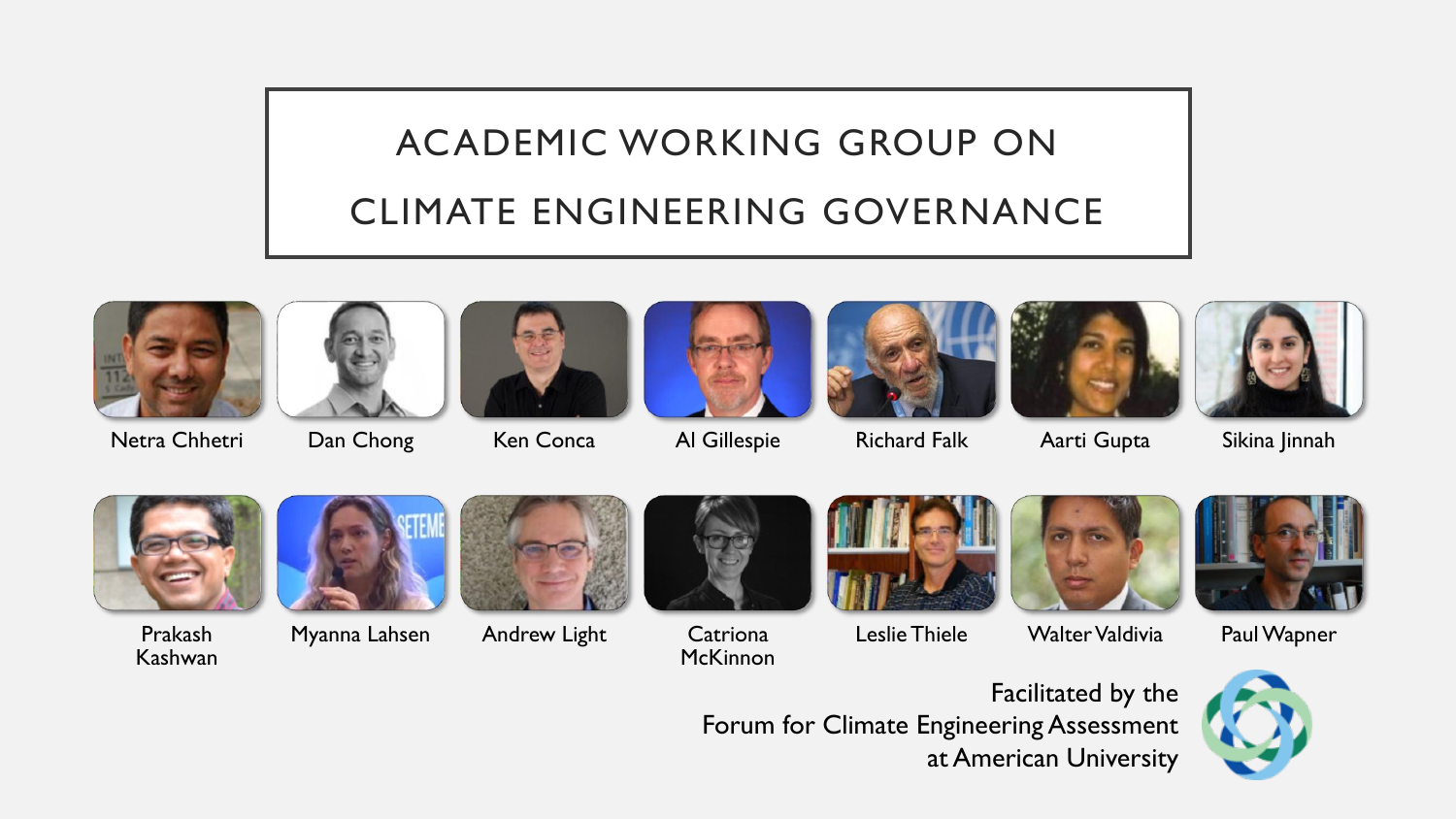#### THE AWG REPORT



- Takes no stand on ultimate wisdom of SRM
- Establishes four objectives of SRM governance
- Makes twelve recommendations for essential **near-term steps** for governing SRM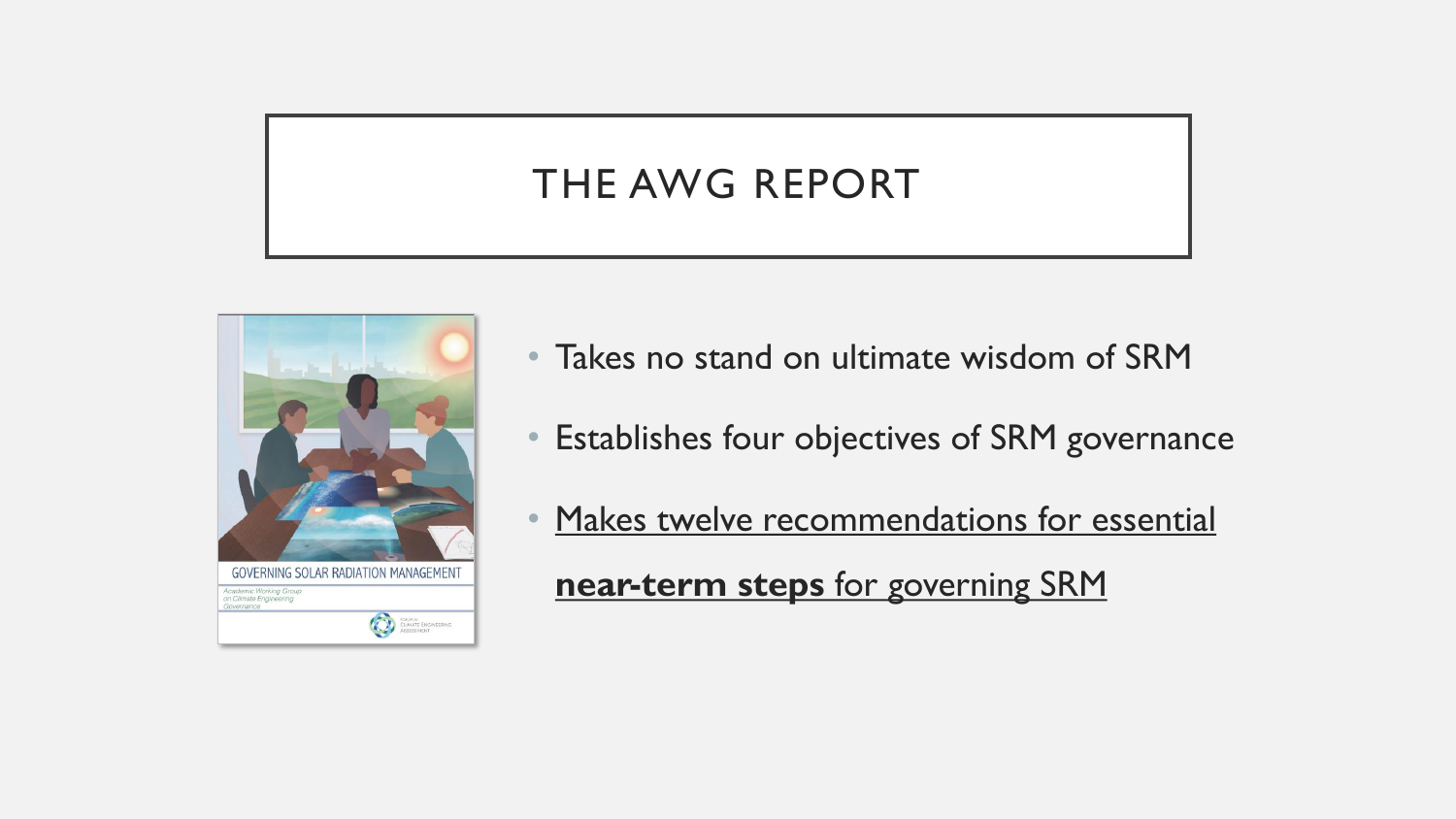#### OBJECTIVES OF SRM GOVERNANCE

- I. Keep mitigation and adaptation first
- II. Thoroughly and transparently evaluate the risks, benefits, and burdens
- III. Enable responsible knowledge creation
- IV. Ensure robust governance before any consideration of deployment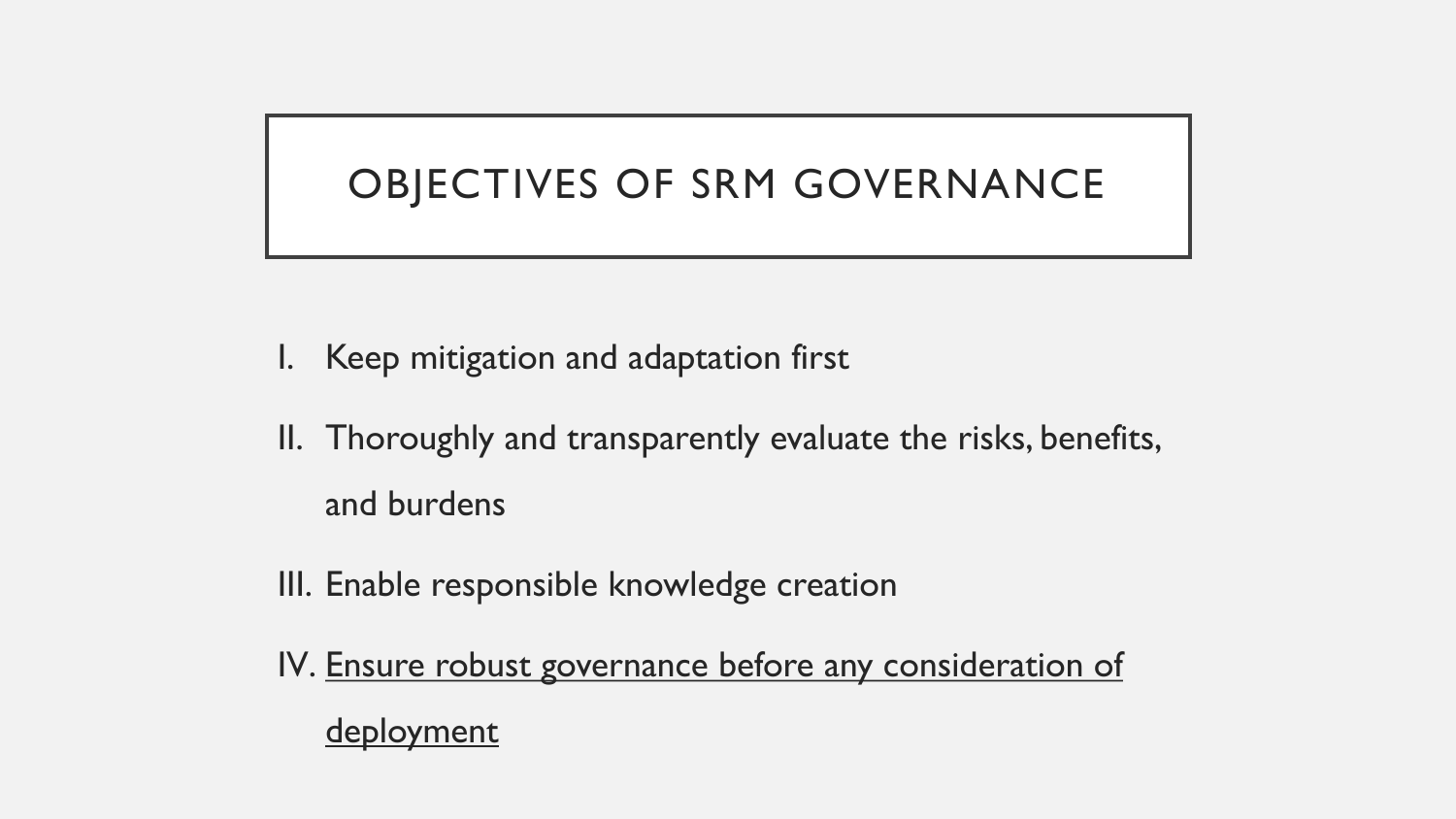#### RECOMMENDATIONS: THREE CLUSTERS

**Create** politically legitimate deliberative bodies

Leverage existing institutions

Make research transparent and accountable

**Theory 2 – Norm building Theory 1/II – Craft** 

**Contracts/Norm Building**

**Theory 1/II – Craft Contracts/ Norm building**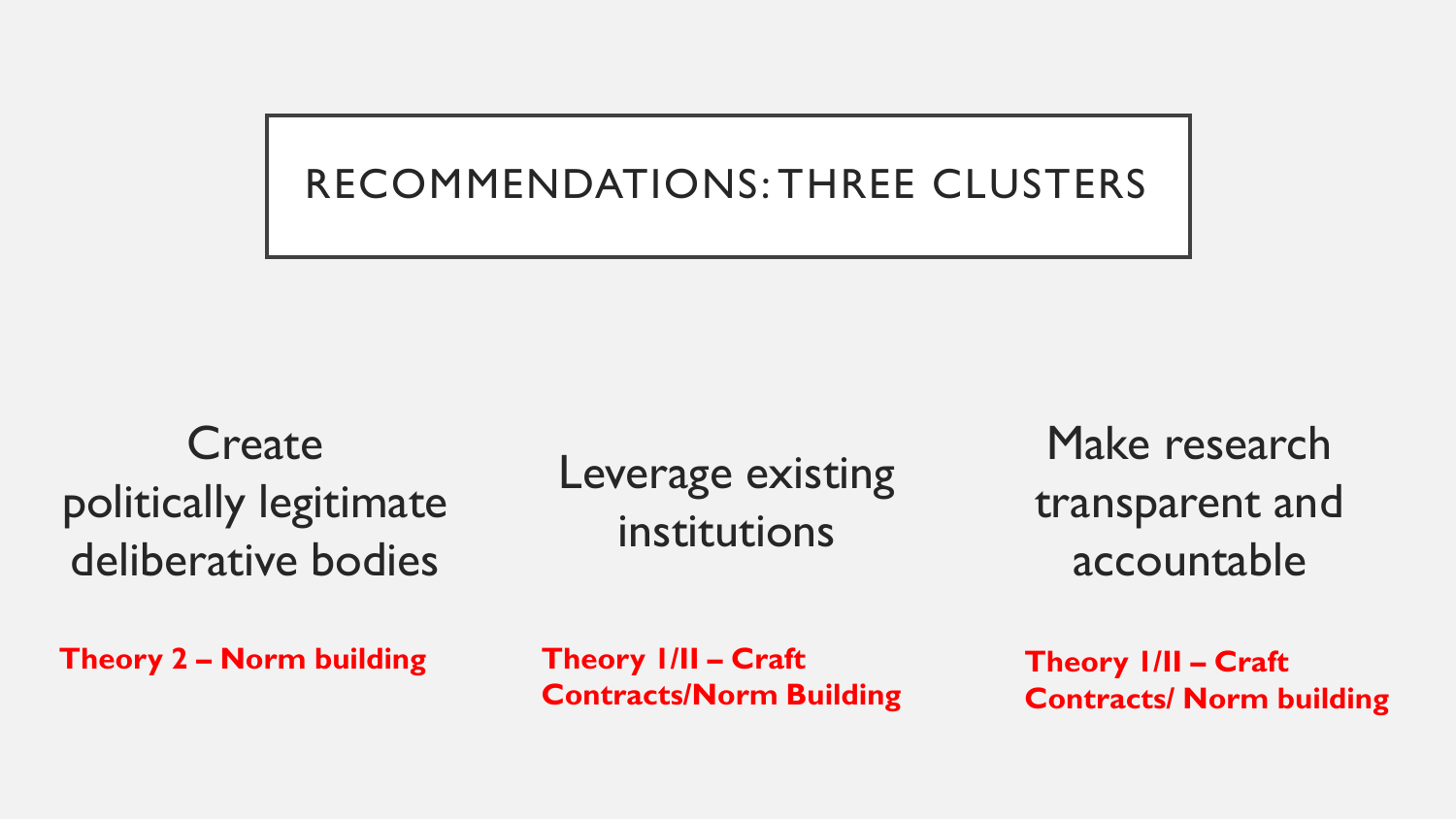**Theory 2 – Norm building**

#### **CREATE**

# POLITICALLY LEGITIMATE DELIBERATIVE BODIES

- 1. Establish a World Commission on SRM.
- 2. Establish a Global Forum for Stakeholder Dialogue.

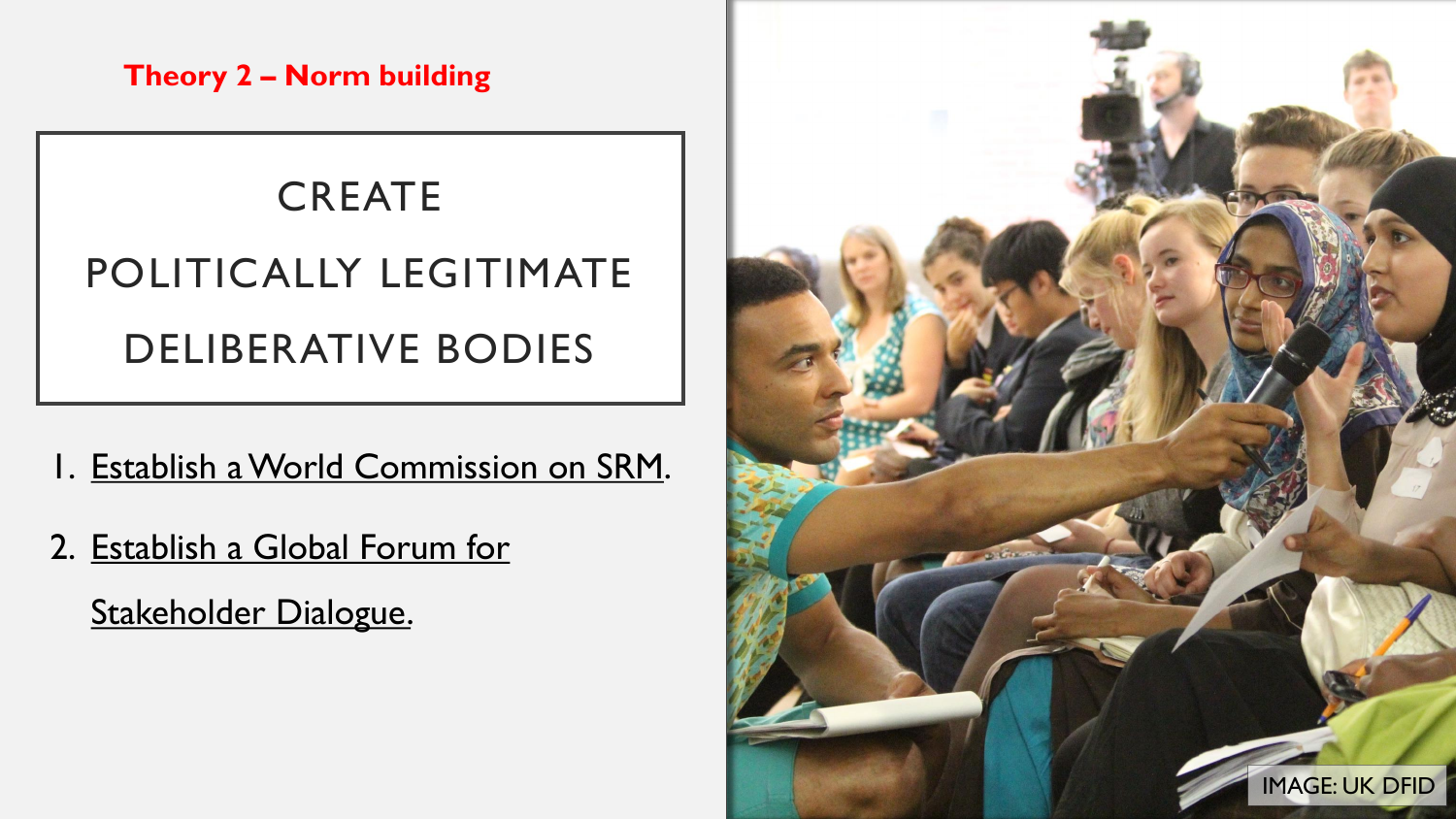**Theory I/II – Craft Contracts/ Norm Building**

#### LEVERAGE EXISTING INSTITUTIONS

- 3. Strengthen cooperation between international organizations.
- 4. Assess and improve capacities for regional coordination and conflict resolution.
- 5. Continue ongoing assessment role for IPCC and related processes.
- 6. Develop foresight capacities in decision-making systems.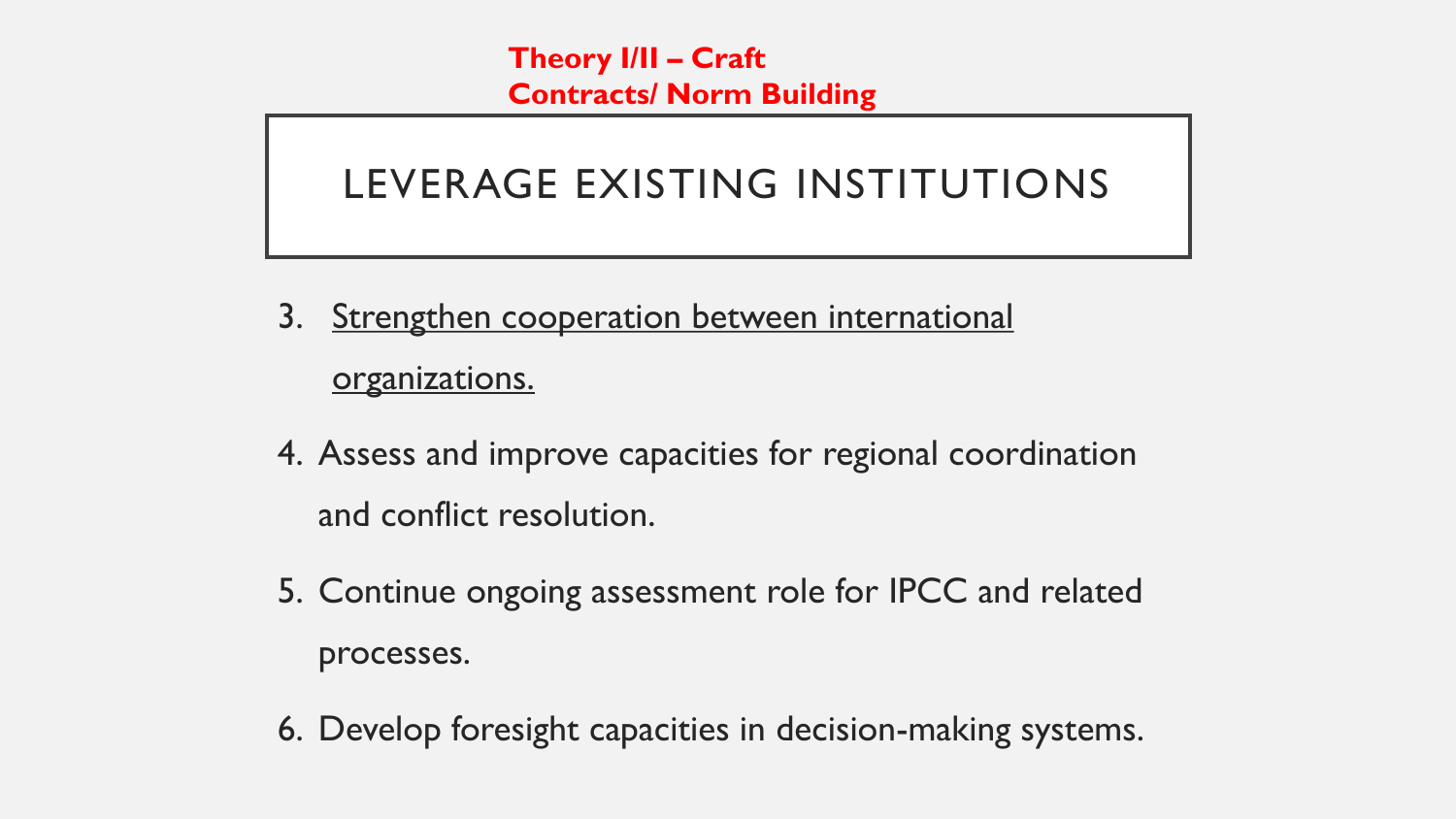**Theory 1/II – Craft Contracts/Norm Building**

#### MAKE RESEARCH

### TRANSPARENT AND ACCOUNTABLE

- 7. Report on SRM R&D activities in the global stocktake under the Paris Agreement.
- 8. Institutionalize codes of conduct for SRM research.
- 9. Ensure that ongoing research includes international and interdisciplinary collaboration.
- 10. Clarify funding streams.
- 11. Develop a publicly accessible clearinghouse.
- 12. Develop best practices for risk and impact assessment.